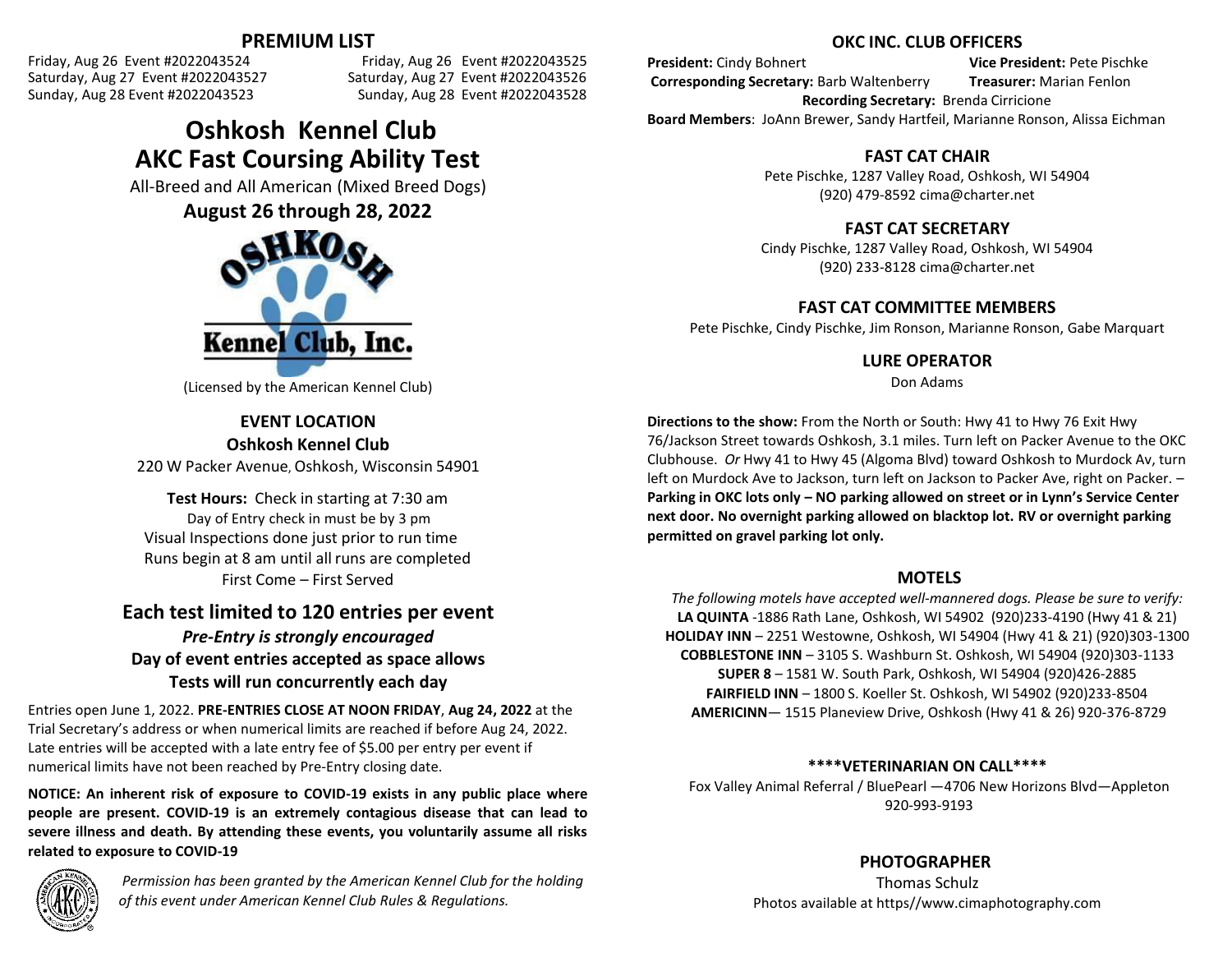#### **PRIZES AND ROSETTES**

*Qualifying Run* - flat blue ribbon *BCAT* - 18" triple streamer rosette *DCAT* - 24" triple streamer rosette *FCAT & Above -* 30" triple streamer rosette

A special Commemorative T-Shirt will be awarded to all dogs earning a new title.

If you complete a title at this event, please notify the Fast CAT Secretary.

#### **ENTRY FEE**

**\$20.00 pre-entry per dog per test** (Includes \$3.50 AKC recording fee) *There will be a \$15.00 service charge for any returned check*

Day of test entries are \$25.00 for each entry. Day of test entries accepted as space allows. Entries received after the closing date of August 24<sup>th</sup>, 2022 will be charged a \$5.00 Late Entry fee per event. If the trial has not filled, day of show entries will be accepted up to 7 am and Noon for each day's respective trial and dogs not registered by that time will be considered absent. Incomplete, unsigned, or conditional entries will not be accepted. Entries will be acknowledged by email if legible email addressis provided in the entry form.

> **Make checks payable to: Oshkosh Kennel Club, Inc. Please mail to: Fast CAT Secretary** 1287 Valley Road, Oshkosh, WI 54904

### **Or you can enter on line at the following link:**

https://form.jotform.com/221374543828056

\*A \$2.00 convenience fee will be charged for on line entries

#### **CONDITIONS OF ENTRY**

All dogs must have an AKC registration number and be at least one year of age on the day of the trial. Dogs may only run once per test. All entries must be accompanied with a Check payable to Oshkosh Kennel Club, Inc. to be valid. Entries received by phone, text or email will not be accepted. Incomplete entries or forms without a signature will not be accepted.

Fast CAT events are open to all dogs at least 12 months of age that are individually registered with the AKC, recorded in the Foundation Stock Service (FSS) program, individually registered with the foreign or domestic registry organization whose pedigrees are acceptable for AKC registration, dogs granted a Purebred Alternative Listing (PAL) number, dogs with AKC Limited or Conditional Registration, or dogs enrolled in the AKC Canine Partners Program. Dogs with breed disqualifications and monorchid/cryptorchid Dogs are eligible to participate.

#### **WHAT IS FAST CAT**

Fast CAT (Fast Coursing Ability Test) is a timed straight 100 yard dash for dogs. Dogs are held at the start line and the coursing lure is activated prompting the dog to follow chasing it to the finish line and into a catch pen. The course is completely fenced and dogs are run individually. Dogs are timed when they complete the 100 yard dash. The time is converted to miles per hour (MPH).

**FORMULA:** 204.545 / RUN TIME = MPH **MPH X HANDICAP = POINTS** (Rounded to the nearest 0.01 MPH)

A dog's handicap is determined by the height of the dog at the withers, a handicap is applied and points are earned.

18" or greater = Handicap multiplier - 1.0 12" to 18" = Handicap multiplier - 1.5 12"and below= Handicap multiplier - 2.0

Titles are earned at specific point levels and the highest suffix may appear after the dog's name: BCAT = 150 points DCAT = 500 points FCAT = 1000 points FCAT2 = 1500 points FCAT#... For each additional 500 points

Coursing is an athletic activity that can tax a dog's physical strength. Dogs that are overweight and/or out of condition may be at greater risk for injury and exhaustion. The Inspection committee has the authority to disallow a dog's entry into a test. At roll call, all dogs will be measured by a wicket to verify handicaps. Bitches in season with either a visual inspection or a letter from a vet will receive entry refund. Lame and unfit dogs will be excused without entry refunded.

#### **Please do not bring bitches in season to the test!**

#### **TOP 20 BY BREED BY YEAR**

The AKC fast cat website will feature the top 20 fastest dogs by breed by year national standings. The standings will be updated as event results are processed at https:[//www.apps.akc.org/apps/fastcat](http://www.apps.akc.org/apps/fastcat) ranking

#### **HOURS**

Check in will begin no later than 7:30 AM. Visual inspections will be done prior to run time. It is the responsibility of each entrant to make an effort to be ready when their dog is called to the line. The runs begin at 8 AM until all runs are completed. For the safety of our volunteers and participants, lightning is the only reason to cause the postponement and or cancellation of an event.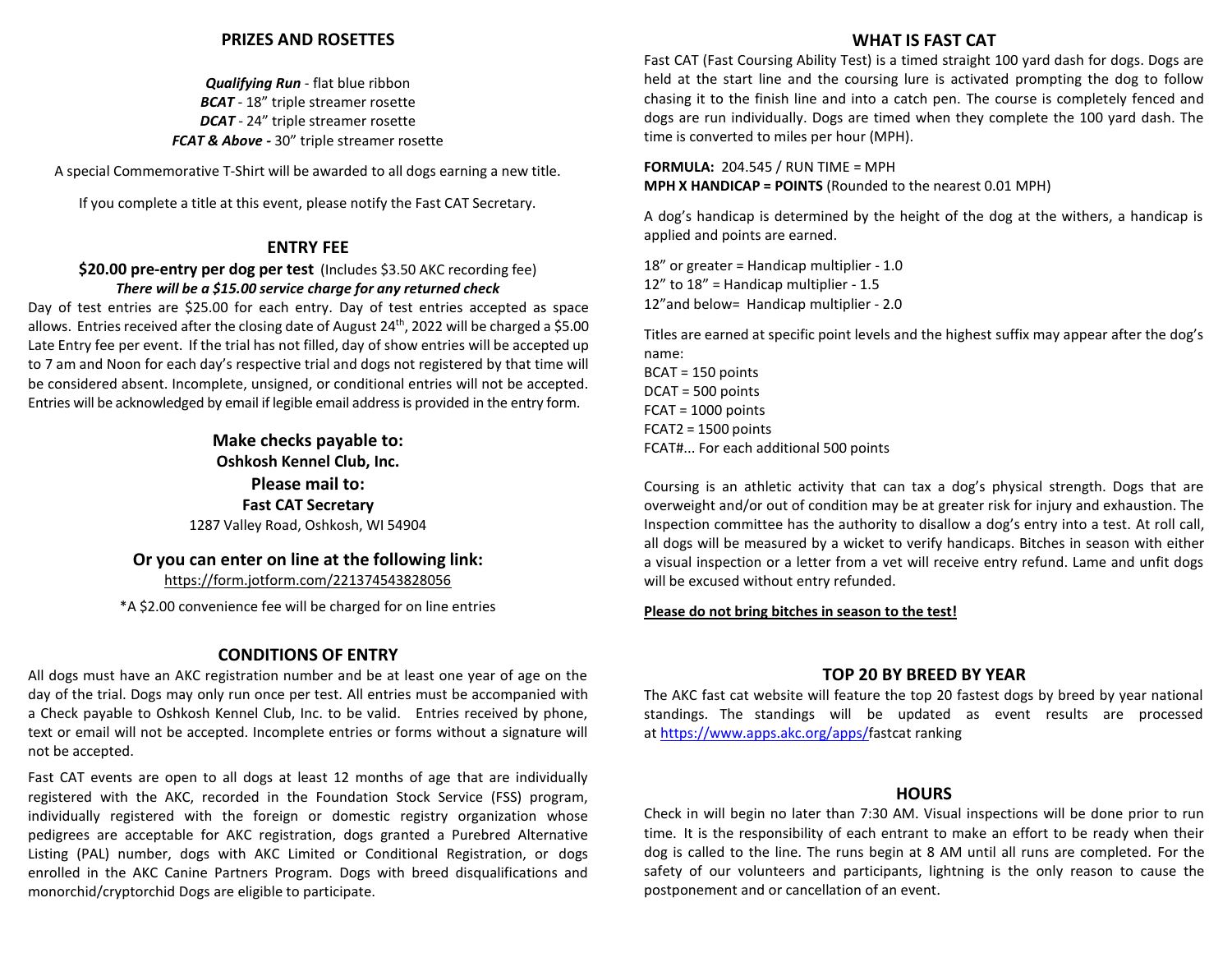### **OKC FAST CAT INFORMATION**

- ALL DOGS RUN AT OWNER'S SOLE RISK
- All dogs must be 12 months of age or older on the day of the test.
- All dogs must be leashed on trial property. No electronic or prong collars permitted on trial grounds.
- Title winners should report to the Field Secretary who will award you your ribbons.
- Should the trial be cancelled due to COVID regulations Oshkosh Kennel club will shred all checks
- All AKC rules regarding sportsmanship and conduct apply.
- This is it rain or shine outdoor event. Please plan accordingly. Please bring your own shade, chairs and water.
- The grounds are not completely fenced.
- The Fast CAT course is completely fenced.
- Bathrooms will be available.
- All dogs must be on a lead or created unless running.
- Owners are expected to clean up after their dogs.
- Each dog requires an individual entry form.
- You're responsible for controlling your dog or dogs and children.
- Bitches in season and lame dogs will be excused.
- Bitches in season and injured dogs will receive a refund by presenting to the field secretary prior to the start of the first trial of the weekend, a veterinary certificate stating they are unable to compete. No refunds for dogs in season or injured dogs after 8 am on Friday (start of the test weekend).
- The field committee is responsible for field safety and therefore in complete charge of all dogs and handlers on the field. In service to this responsibility, they have the authority to stop the lure in any potentially dangerous situation and signal the handler to retrieve the dog on the course.
- Dogs and or persons exhibiting conduct detrimental to OKC/AKC will be asked to leave the trial site by the field committee and may be disciplined by the AKC. Entry fees will not be refunded.
- Fees shall not be refunded in the event a dog is absent. No entry fees will be refunded if the event cannot be started or completed by reason of riots, civil disturbances, fire, extreme and/or dangerous weather conditions, acts of God, public emergency, act of a public enemy, strikes or any other causes beyond the control of OKC.
- The event hosting club, Oshkosh Kennel Club, its agents, members, representatives, volunteers, etc., assume no liability or responsibility for any loss, damages or injuries sustained by exhibitors, handler's, or to any of their dogs or property and further assumes no responsibility for injury to children or spectators before, during, or after this event.
- These tests will run concurrently.
- For dogs running in both events on the same day, they must be inspected prior to each run.
- If doing a day of entry, check in must be by 3 pm

*NFGRC will be holding an Agility Trial at the same location as this FastCAT Test If you are entered in both events We can accommodate you!!!*

Reserve theses dates for upcoming shows and trials

# **FastCAT Test**

October 7, 8 & 9, 2022

# **Obedience and Rally Trials**

Sept 17 and 18, 2022 October 29 and 30, 2022 December 17 and 18, 2022

# **Agility Trials**

October 21, 22 and 23, 2022 November 4, 5 and 6, 2022

See website for more information **[www.oshkoshkennelclub.com](http://www.oshkoshkennelclub.com/)**